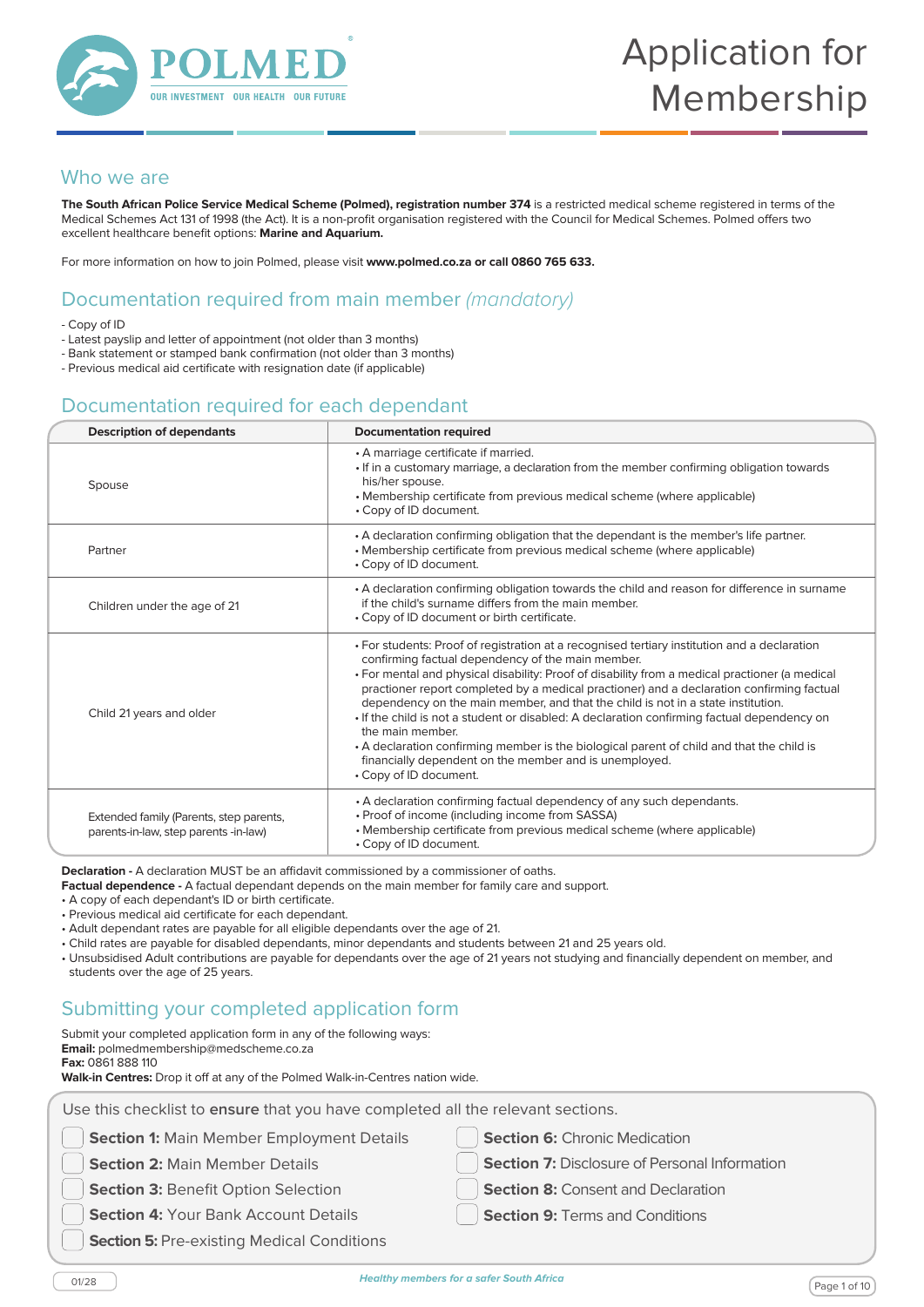

## FOR OFFICE USE ONLY

| <b>Membership Number</b> | <u>OOOOOOOOOOO</u> |
|--------------------------|--------------------|
|--------------------------|--------------------|

## **Section 1: Main Member Employment Details**

| <b>Current employment</b>                                          |  |  |  |  |  |
|--------------------------------------------------------------------|--|--|--|--|--|
| Persal, Employee or Pension Number                                 |  |  |  |  |  |
|                                                                    |  |  |  |  |  |
|                                                                    |  |  |  |  |  |
| Basic monthly salary/income (include payslip)<br><b>Tax Number</b> |  |  |  |  |  |
|                                                                    |  |  |  |  |  |
|                                                                    |  |  |  |  |  |
|                                                                    |  |  |  |  |  |
| Employment end date<br>D<br>M<br>М                                 |  |  |  |  |  |
|                                                                    |  |  |  |  |  |
|                                                                    |  |  |  |  |  |
| Employment end date<br>$\Box$<br>D<br>M                            |  |  |  |  |  |
|                                                                    |  |  |  |  |  |
|                                                                    |  |  |  |  |  |

## **Section 2: Main Member Details**

| Names                                                                               |
|-------------------------------------------------------------------------------------|
| Surname                                                                             |
| <b>Identity Number</b><br>Date of birth                                             |
| Male  Female  Marital status [Single  Married  Widow/er  Divorced<br>Gender<br>Race |
|                                                                                     |
| <b>Residential Address</b>                                                          |
| Code                                                                                |
| <b>Postal Address</b>                                                               |
| Code                                                                                |
| Cluster<br>Province                                                                 |
|                                                                                     |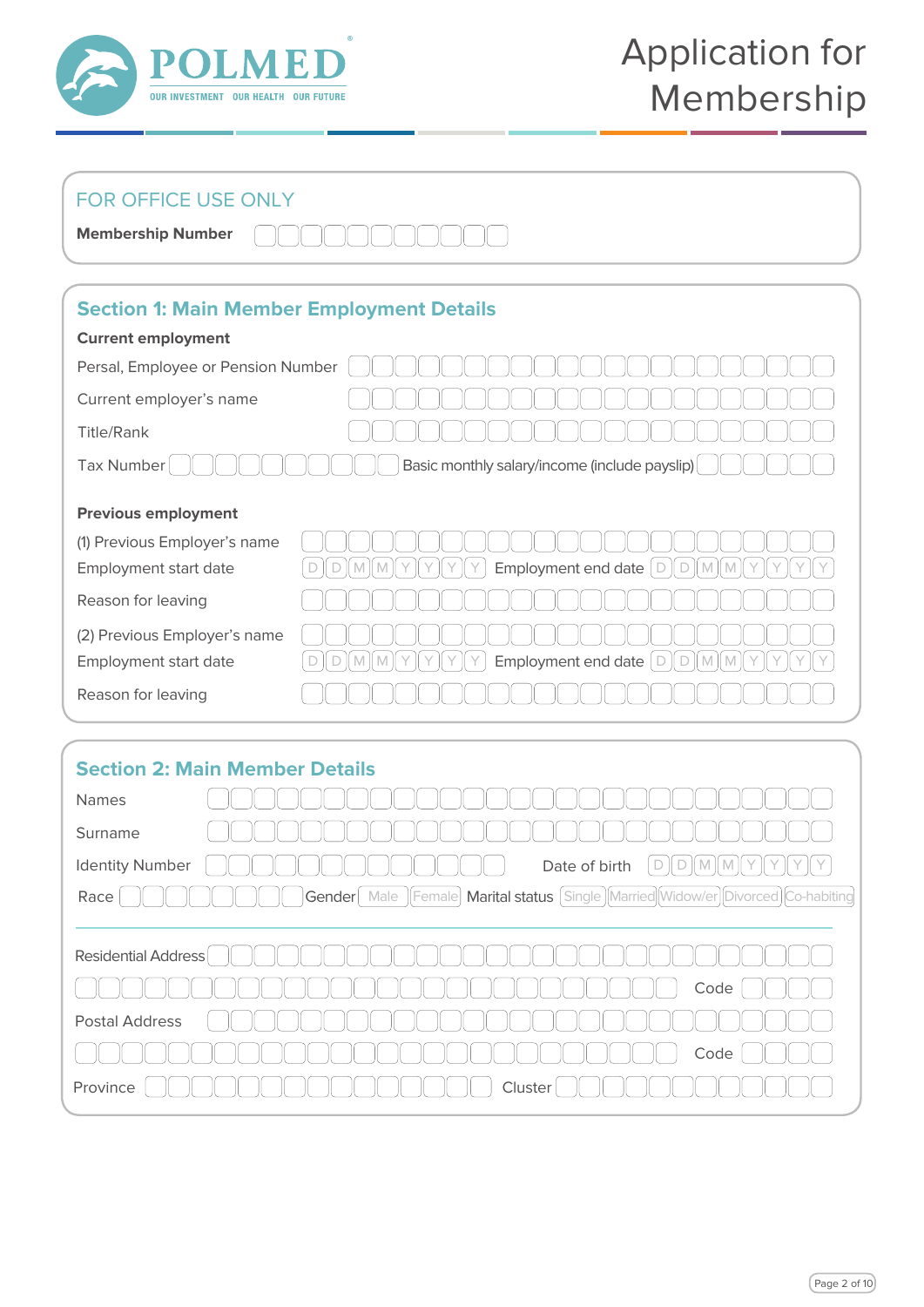

| Preferred method of communication.                                                                                                                                                                                                                                                                                                                                                                                                                                                                                                                |                                                     |  |  |                           |  |  |  |  |
|---------------------------------------------------------------------------------------------------------------------------------------------------------------------------------------------------------------------------------------------------------------------------------------------------------------------------------------------------------------------------------------------------------------------------------------------------------------------------------------------------------------------------------------------------|-----------------------------------------------------|--|--|---------------------------|--|--|--|--|
| Email<br><b>SMS</b><br><b>Residential Address</b><br><b>Postal Address</b>                                                                                                                                                                                                                                                                                                                                                                                                                                                                        |                                                     |  |  |                           |  |  |  |  |
| Tel (Home)                                                                                                                                                                                                                                                                                                                                                                                                                                                                                                                                        | Tel (Work)                                          |  |  |                           |  |  |  |  |
| Cellphone                                                                                                                                                                                                                                                                                                                                                                                                                                                                                                                                         | Fax                                                 |  |  |                           |  |  |  |  |
| Email                                                                                                                                                                                                                                                                                                                                                                                                                                                                                                                                             |                                                     |  |  |                           |  |  |  |  |
|                                                                                                                                                                                                                                                                                                                                                                                                                                                                                                                                                   | <b>Emergency Contact Person</b>                     |  |  |                           |  |  |  |  |
| Tel (Home)                                                                                                                                                                                                                                                                                                                                                                                                                                                                                                                                        | Tel (Work)                                          |  |  |                           |  |  |  |  |
| Cellphone                                                                                                                                                                                                                                                                                                                                                                                                                                                                                                                                         |                                                     |  |  |                           |  |  |  |  |
| Email                                                                                                                                                                                                                                                                                                                                                                                                                                                                                                                                             |                                                     |  |  |                           |  |  |  |  |
|                                                                                                                                                                                                                                                                                                                                                                                                                                                                                                                                                   | Relationship to principal member, e.g mother/spouse |  |  |                           |  |  |  |  |
| - Please provide proof in the form of a membership certificate.<br>- Please give us the details of all registered South African schemes that you previously belonged to by<br>completing the table below and give us proof in the form of a membership certificate. We may use the<br>information on the membership certificate to determine if we can apply waiting periods.<br><b>YES</b><br>NO.<br>Were all your dependants on the same medical scheme<br>If not, please complete your dependants previous medical scheme cover details below: |                                                     |  |  |                           |  |  |  |  |
| If already resigned, are they<br><b>Start date</b><br><b>Name</b><br><b>Scheme name</b><br><b>End date</b><br>still a member (yes/no)                                                                                                                                                                                                                                                                                                                                                                                                             |                                                     |  |  | <b>Reason for leaving</b> |  |  |  |  |
|                                                                                                                                                                                                                                                                                                                                                                                                                                                                                                                                                   |                                                     |  |  |                           |  |  |  |  |
|                                                                                                                                                                                                                                                                                                                                                                                                                                                                                                                                                   |                                                     |  |  |                           |  |  |  |  |
|                                                                                                                                                                                                                                                                                                                                                                                                                                                                                                                                                   |                                                     |  |  |                           |  |  |  |  |
|                                                                                                                                                                                                                                                                                                                                                                                                                                                                                                                                                   |                                                     |  |  |                           |  |  |  |  |
|                                                                                                                                                                                                                                                                                                                                                                                                                                                                                                                                                   |                                                     |  |  |                           |  |  |  |  |
|                                                                                                                                                                                                                                                                                                                                                                                                                                                                                                                                                   | Dependants you wish to register                     |  |  |                           |  |  |  |  |
| <b>Dependant 1</b>                                                                                                                                                                                                                                                                                                                                                                                                                                                                                                                                |                                                     |  |  |                           |  |  |  |  |
| Name                                                                                                                                                                                                                                                                                                                                                                                                                                                                                                                                              |                                                     |  |  |                           |  |  |  |  |
| Surname                                                                                                                                                                                                                                                                                                                                                                                                                                                                                                                                           |                                                     |  |  |                           |  |  |  |  |
| Passport                                                                                                                                                                                                                                                                                                                                                                                                                                                                                                                                          | country of origin                                   |  |  |                           |  |  |  |  |
| <b>Title/Rank</b><br>Initials                                                                                                                                                                                                                                                                                                                                                                                                                                                                                                                     |                                                     |  |  |                           |  |  |  |  |
| Date of birth<br><b>Identity Number</b><br>M<br>D<br>D<br>M                                                                                                                                                                                                                                                                                                                                                                                                                                                                                       |                                                     |  |  |                           |  |  |  |  |
| Cellphone                                                                                                                                                                                                                                                                                                                                                                                                                                                                                                                                         |                                                     |  |  |                           |  |  |  |  |
| Email address                                                                                                                                                                                                                                                                                                                                                                                                                                                                                                                                     |                                                     |  |  |                           |  |  |  |  |
| Gender Male<br>Female<br>Relationship to main member                                                                                                                                                                                                                                                                                                                                                                                                                                                                                              |                                                     |  |  |                           |  |  |  |  |
| Is the dependant factually dependant on main member                                                                                                                                                                                                                                                                                                                                                                                                                                                                                               |                                                     |  |  | No<br>Yes                 |  |  |  |  |
| Ex-Spouse<br>Partner<br>Spouse<br>Child under the age of 21<br>Child of 21 and<br>Dependant type<br>older<br>Extended family (Parents, step parents, parents in law, step parents -in-law)                                                                                                                                                                                                                                                                                                                                                        |                                                     |  |  |                           |  |  |  |  |

Page 3 of 10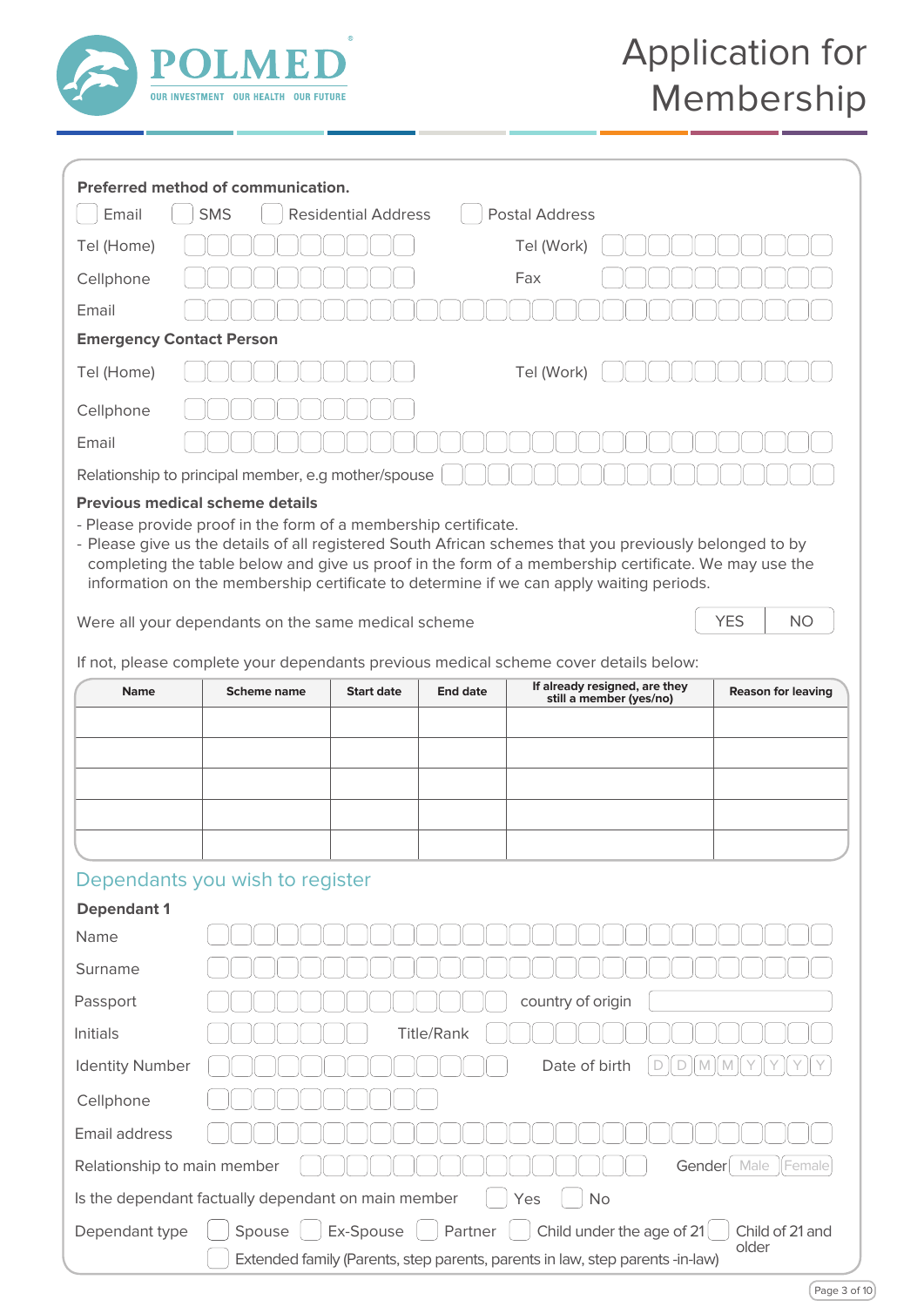

| <b>Dependant 2</b>                                                                 |                                                                                        |  |  |  |
|------------------------------------------------------------------------------------|----------------------------------------------------------------------------------------|--|--|--|
| Name                                                                               |                                                                                        |  |  |  |
| Surname                                                                            |                                                                                        |  |  |  |
| Passport                                                                           | country of origin                                                                      |  |  |  |
| Initials                                                                           | <b>Title/Rank</b>                                                                      |  |  |  |
| <b>Identity Number</b>                                                             | Date of birth<br>$\mathbb{N}$<br>D<br>D<br>M                                           |  |  |  |
| Cellphone                                                                          |                                                                                        |  |  |  |
| Email address                                                                      |                                                                                        |  |  |  |
| Relationship to main member                                                        | Gender<br>Male<br>Female                                                               |  |  |  |
|                                                                                    | Is the dependant factually dependant on main member<br><b>No</b><br>Yes                |  |  |  |
| Dependant type                                                                     | Ex-Spouse<br>Partner<br>Spouse<br>Child under the age of 21<br>Child of 21 and         |  |  |  |
|                                                                                    | older<br>Extended family (Parents, step parents, parents in law, step parents -in-law) |  |  |  |
| <b>Dependant 3</b>                                                                 |                                                                                        |  |  |  |
| Name                                                                               |                                                                                        |  |  |  |
| Surname                                                                            |                                                                                        |  |  |  |
| Passport                                                                           | country of origin                                                                      |  |  |  |
| <b>Initials</b>                                                                    | <b>Title/Rank</b>                                                                      |  |  |  |
| <b>Identity Number</b>                                                             | Date of birth<br>$\mathbb{N}$<br>$\mathbb M$<br>D<br>D<br>Y                            |  |  |  |
| Cellphone                                                                          |                                                                                        |  |  |  |
| Email address                                                                      |                                                                                        |  |  |  |
| Male<br>Female<br>Relationship to main member<br>Gender                            |                                                                                        |  |  |  |
| Is the dependant factually dependant on main member<br><b>No</b><br>Yes            |                                                                                        |  |  |  |
| Dependant type                                                                     | Ex-Spouse<br>Partner<br>Child under the age of 21<br>Spouse<br>Child of 21 and         |  |  |  |
|                                                                                    | older<br>Extended family (Parents, step parents, parents in law, step parents -in-law) |  |  |  |
| Refer to completing the Registering of Dependants Form for more than 3 dependants. |                                                                                        |  |  |  |

## **Section 3: Benefit Option Selection**

| Member/Dependant   Name of Polmed beneficiary                                                                                                                                 | Name of GP | <b>Practice number</b> | Doctor's telephone number |  |  |  |  |
|-------------------------------------------------------------------------------------------------------------------------------------------------------------------------------|------------|------------------------|---------------------------|--|--|--|--|
| • If you and your dependant(s) will be using the same nominated GP - tick box<br>• If you have ticked the above box, you only need to complete the main member GP nomination. |            |                        |                           |  |  |  |  |
| [ ] Marine [ ] Aquarium                                                                                                                                                       |            |                        |                           |  |  |  |  |
| Please select only one benefit option from the list below and mark the applicable block with an X.                                                                            |            |                        |                           |  |  |  |  |

|               | Member/Dependant   Name of Polmed beneficiary | Name of GP | <b>Practice number</b> | Doctor's telephone number |
|---------------|-----------------------------------------------|------------|------------------------|---------------------------|
| Main member 1 |                                               |            |                        |                           |
| Dependant 1   |                                               |            |                        |                           |
| Dependant 2   |                                               |            |                        |                           |
| Dependant 3   |                                               |            |                        |                           |
|               |                                               |            |                        |                           |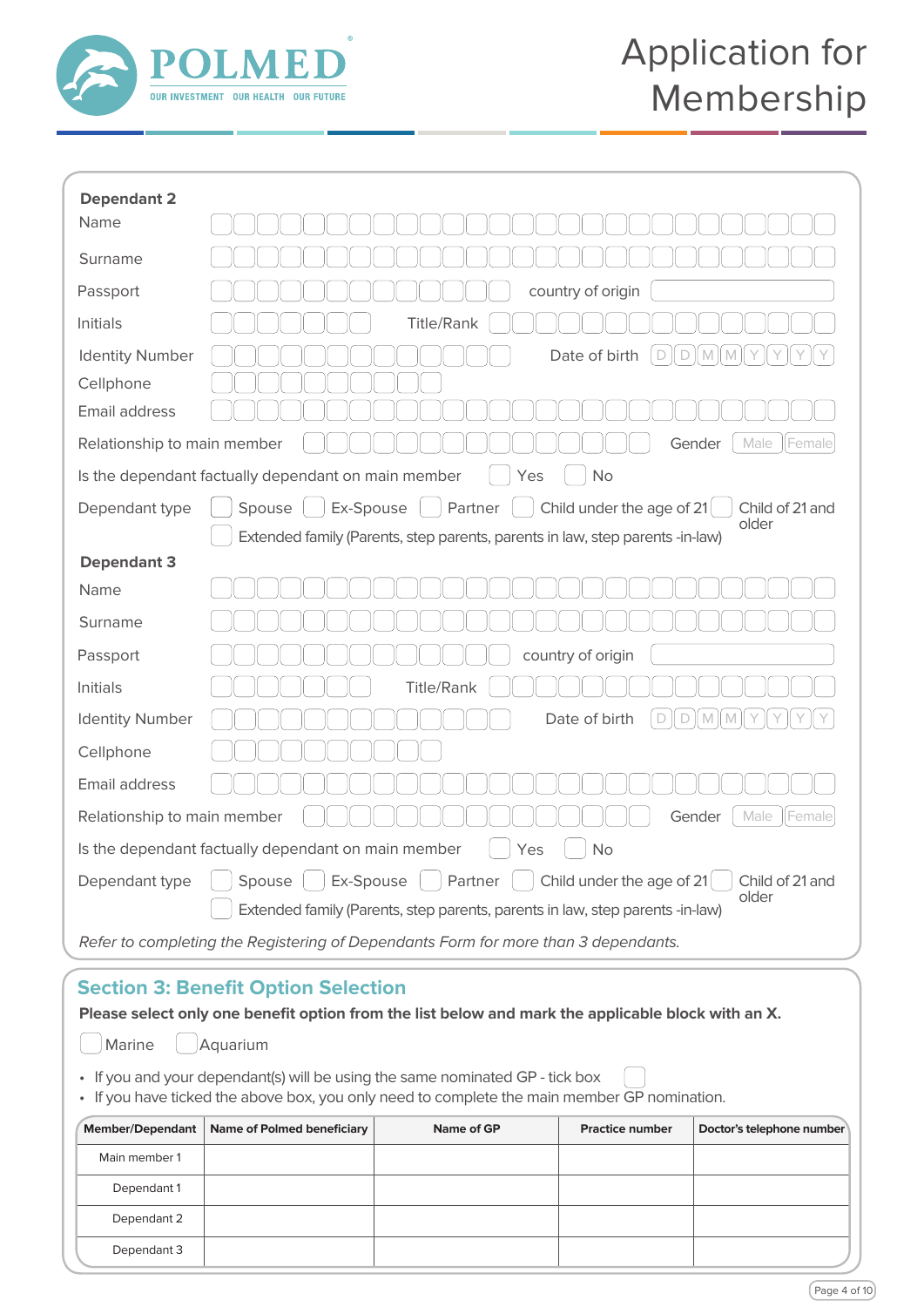

## **Section 4: Your Bank Account Details**

**You need to complete this section in full, as we cannot register you as a member of Polmed if we do not have your bank account details. We require these details to pay any money that may be due to you, to collect your medical scheme contributions (if applicable) or recover any money that you may owe Polmed.**

| Name of bank                                                                                                                                                                                                                                              |                                         |  |  |  |  |
|-----------------------------------------------------------------------------------------------------------------------------------------------------------------------------------------------------------------------------------------------------------|-----------------------------------------|--|--|--|--|
| Name of account holder                                                                                                                                                                                                                                    |                                         |  |  |  |  |
| Bank account no.                                                                                                                                                                                                                                          |                                         |  |  |  |  |
| Branch name                                                                                                                                                                                                                                               |                                         |  |  |  |  |
| Branch code                                                                                                                                                                                                                                               |                                         |  |  |  |  |
| Type of account                                                                                                                                                                                                                                           | Savings<br>Current<br>Transmission      |  |  |  |  |
| Debit order reference: Polmed Your Membership no. (e.g POLMED123456789)                                                                                                                                                                                   |                                         |  |  |  |  |
| I understand that the estimated monthly contributions (which are dependent on the value of any subsidy<br>received) that I will be expected to pay if this application is accepted have also been explained to me prior<br>to me making this application. |                                         |  |  |  |  |
| I hereby authorise you to issue and deliver payment instructions                                                                                                                                                                                          |                                         |  |  |  |  |
| Monthly                                                                                                                                                                                                                                                   | for collection against my bank account. |  |  |  |  |
|                                                                                                                                                                                                                                                           |                                         |  |  |  |  |
| Account holder's signature                                                                                                                                                                                                                                | Date of signature                       |  |  |  |  |

## **Section 5: Pre-existing Medical Conditions**

**The scheme reserves the right** to impose waiting periods as defined in the rules. Should any of these apply to you, you will be notified in writing by the Scheme within one month of registration.

### Medical History and General Health

**To be completed by each applicant in respect of himself/herself and all his/her dependants. Please complete all the required information by inserting a tick in the relevant box. If the answer to any question is "YES", provide details overleaf.**

I understand that if I do not provide full information about all medical conditions known to me at the time of this application or before acceptance of the application, my membership may be declared null and void.

1. Have you or any of your dependants ever experienced any of the following in the past 12 months?

- 1.1 Any disorder/dysfunction of the heart (e.g. heart attack, rheumatic fever, heart murmur, coronary artery disease, chest pain, shortness of breath or palpitations)?
- 1.2 High blood pressure or disorder/dysfunction of the blood vessels (e.g. high cholesterol, stroke or circulatory disorder/dysfunction)?
- 1.3 Any respiratory or lung disorder/dysfunction (e.g. asthma, bronchitis, persistent cough or tuberculosis)?
- 1.4 Any disorder/dysfunction of the digestive system, gall bladder or liver (e.g. actual or suspected gastric or duodenal ulcer, recurrent indigestion, hiatus hernia, hepatitis B or persistent diarrhoea)?

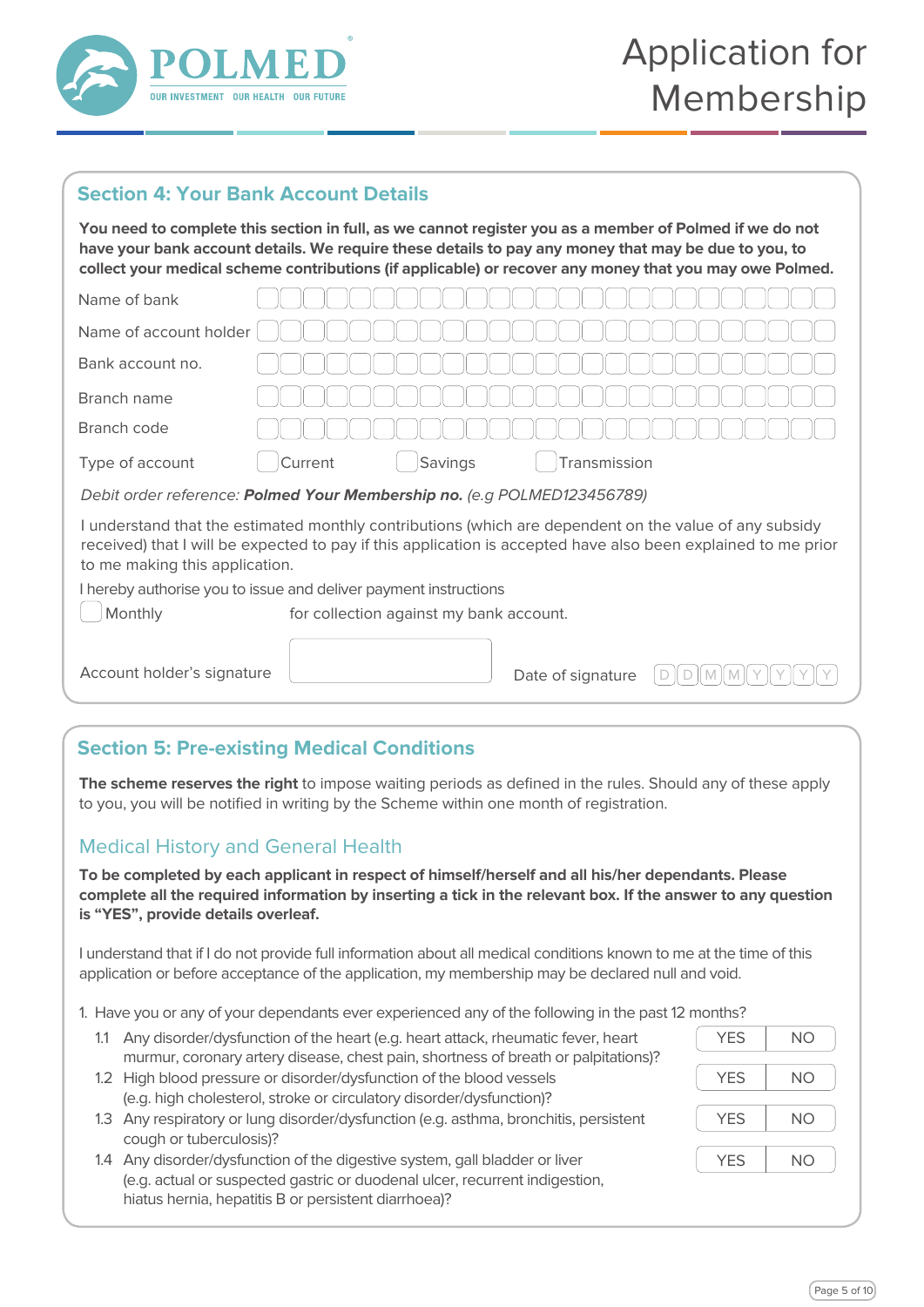

## Application for Membership

|                                                                                                                                                                                                                                                                             | 1.5 Any disorder/dysfunction of the kidneys, bladder or reproductive organs<br>(e.g. albumin in urine, stones, prostatitis, pancreatitis or venereal disease) or<br>gynaecology-related symptoms or conditions (i.e. problems with female organs)?       |                                                                                                                                                                                                                                             | <b>YES</b>             | <b>NO</b> |  |  |  |
|-----------------------------------------------------------------------------------------------------------------------------------------------------------------------------------------------------------------------------------------------------------------------------|----------------------------------------------------------------------------------------------------------------------------------------------------------------------------------------------------------------------------------------------------------|---------------------------------------------------------------------------------------------------------------------------------------------------------------------------------------------------------------------------------------------|------------------------|-----------|--|--|--|
| disorder/dysfunction or depression)?                                                                                                                                                                                                                                        | 1.6 Any nervous, mental or other neurological disorder/dysfunction<br>(e.g. epilepsy, migraine, blackouts, loss of consciousness, paralysis, anxiety                                                                                                     |                                                                                                                                                                                                                                             | <b>YES</b>             | <b>NO</b> |  |  |  |
| 1.7                                                                                                                                                                                                                                                                         | Any eye, ear, nose or throat disorder/dysfunction (e.g. ear discharge, defective<br>vision, recurrent tonsillitis, swollen glands, persistent mouth sores, cataracts or<br>any hereditary eye disease, functional nose impairment or chronic sinusitis)? |                                                                                                                                                                                                                                             |                        |           |  |  |  |
|                                                                                                                                                                                                                                                                             | 1.8 Any disorder/dysfunction of muscles, bones, joints, limbs or spine (e.g. rheumatism,                                                                                                                                                                 |                                                                                                                                                                                                                                             |                        |           |  |  |  |
|                                                                                                                                                                                                                                                                             | arthritis, gout, slipped disc or other back trouble)?<br>1.9 Any disorder/dysfunction of muscles, bones, joints, limbs or spine (e.g. rheumatism,<br>arthritis, gout, slipped disc or other back trouble)?                                               |                                                                                                                                                                                                                                             |                        |           |  |  |  |
|                                                                                                                                                                                                                                                                             | 1.10 Any lumps, growths (benign or malignant), types of cancers (including Hodgkins and<br>leukaemia), skin cancers or skin disorders/dysfunctions?                                                                                                      |                                                                                                                                                                                                                                             | <b>YES</b>             | <b>NO</b> |  |  |  |
|                                                                                                                                                                                                                                                                             | 1.11 Any tropical disease (e.g. bilharzia, malaria or cholera)?                                                                                                                                                                                          |                                                                                                                                                                                                                                             | <b>YES</b>             | <b>NO</b> |  |  |  |
|                                                                                                                                                                                                                                                                             | 1.12 Any other condition, illness, disease, disorder/dysfunction, disability or accident                                                                                                                                                                 |                                                                                                                                                                                                                                             |                        |           |  |  |  |
| during the past 12 months?                                                                                                                                                                                                                                                  | which required medical, radiological, surgical, pathological or dental investigations                                                                                                                                                                    |                                                                                                                                                                                                                                             | <b>YES</b>             | <b>NO</b> |  |  |  |
|                                                                                                                                                                                                                                                                             | 2. Are you or your dependants receiving any surgical, medical, major dental (including                                                                                                                                                                   |                                                                                                                                                                                                                                             | <b>YES</b>             | <b>NO</b> |  |  |  |
|                                                                                                                                                                                                                                                                             | implants), chiropractic, optical or gynaecological treatment, procedures, advice or test?                                                                                                                                                                |                                                                                                                                                                                                                                             |                        |           |  |  |  |
|                                                                                                                                                                                                                                                                             | 3. Do you or any of your dependants have any physical (include dental) abnormality,                                                                                                                                                                      | deformality, handicap or defect, whether congenital or as a result of an accident, disease                                                                                                                                                  | <b>YES</b>             | <b>NO</b> |  |  |  |
| or some other cuase?                                                                                                                                                                                                                                                        |                                                                                                                                                                                                                                                          |                                                                                                                                                                                                                                             |                        |           |  |  |  |
|                                                                                                                                                                                                                                                                             | 4. Do you or any of your dependants currently use medication on a daily basis?                                                                                                                                                                           |                                                                                                                                                                                                                                             | <b>YES</b>             | <b>NO</b> |  |  |  |
| 5. Has your weight or the weight of any of your dependants changed by more than<br><b>YES</b><br><b>NO</b><br>5kg over the last 12 months?                                                                                                                                  |                                                                                                                                                                                                                                                          |                                                                                                                                                                                                                                             |                        |           |  |  |  |
| <b>YES</b><br>6. Do you or any of your dependants experience any other ailment or disease at present?                                                                                                                                                                       |                                                                                                                                                                                                                                                          |                                                                                                                                                                                                                                             |                        |           |  |  |  |
| <b>YES</b><br>7. Are there, in respect of you or your dependants, any other circumstances not mentioned<br><b>NO</b>                                                                                                                                                        |                                                                                                                                                                                                                                                          |                                                                                                                                                                                                                                             |                        |           |  |  |  |
| elsewhere in this declaration/questionnaire relating to past or present diseases, accidents,<br>operations or condition (is your dependent currently pregnant) for which advice has<br>been sought or treatment has been received or recommended during the past 12 months? |                                                                                                                                                                                                                                                          |                                                                                                                                                                                                                                             |                        |           |  |  |  |
| <b>YES</b><br>8. Are you or any of your dependants expecting to undergo any medical procedure,<br><b>NO</b><br>is your dependent currently pregnant or expecting to receive any major dental<br>treatment during the next 12 months?                                        |                                                                                                                                                                                                                                                          |                                                                                                                                                                                                                                             |                        |           |  |  |  |
|                                                                                                                                                                                                                                                                             |                                                                                                                                                                                                                                                          | If you have answered "YES" to any of the preceding questions, please complete details in the following section in full:<br>Should you require more than 3 responses kindly complete on a seperate page and attach to this application form. |                        |           |  |  |  |
| Question                                                                                                                                                                                                                                                                    | <b>Question number</b>                                                                                                                                                                                                                                   | <b>Question number</b>                                                                                                                                                                                                                      | <b>Question number</b> |           |  |  |  |
| Name of person suffering<br>from illness/condition                                                                                                                                                                                                                          |                                                                                                                                                                                                                                                          |                                                                                                                                                                                                                                             |                        |           |  |  |  |
| Type of illness/condition                                                                                                                                                                                                                                                   |                                                                                                                                                                                                                                                          |                                                                                                                                                                                                                                             |                        |           |  |  |  |
| Date on which illness/<br>condition began                                                                                                                                                                                                                                   |                                                                                                                                                                                                                                                          |                                                                                                                                                                                                                                             |                        |           |  |  |  |
| Date of last occurrence                                                                                                                                                                                                                                                     |                                                                                                                                                                                                                                                          |                                                                                                                                                                                                                                             |                        |           |  |  |  |
| If hospitalised, when and<br>for how many days                                                                                                                                                                                                                              |                                                                                                                                                                                                                                                          |                                                                                                                                                                                                                                             |                        |           |  |  |  |
| Details of operations<br>previously performed                                                                                                                                                                                                                               |                                                                                                                                                                                                                                                          |                                                                                                                                                                                                                                             |                        |           |  |  |  |
| Name of attending<br>medical practictioner                                                                                                                                                                                                                                  |                                                                                                                                                                                                                                                          |                                                                                                                                                                                                                                             |                        |           |  |  |  |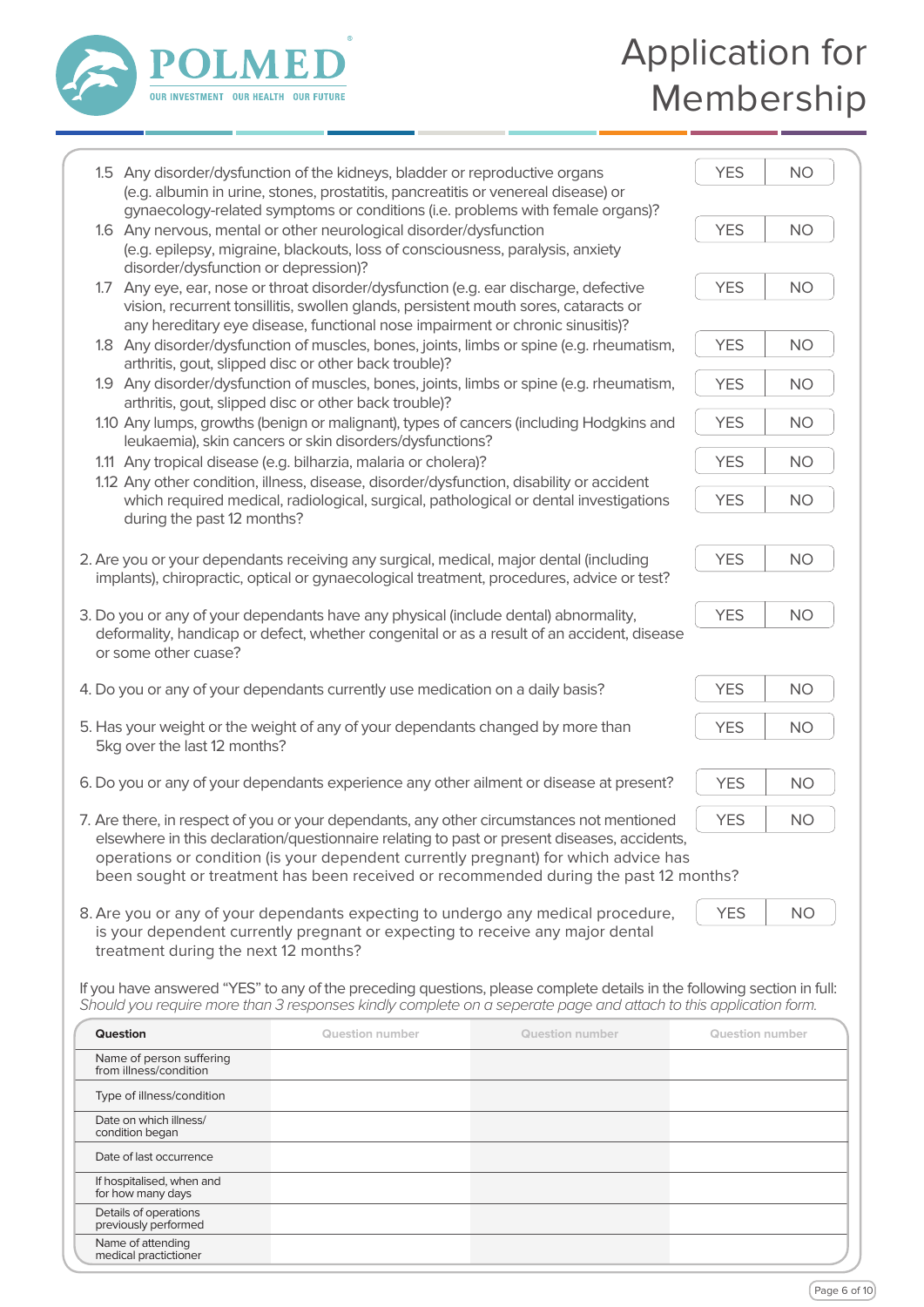

## **Section 6: Chronic Medication**

Do/does your dependant(s) use chronic medication? If "Yes" - please provide details:

 $N<sub>O</sub>$ 

| Dependant | Illness/Condition | <b>Period Medication Used</b> |        |        |     |     |  |       |     |        |        |     |     |  |  |
|-----------|-------------------|-------------------------------|--------|--------|-----|-----|--|-------|-----|--------|--------|-----|-----|--|--|
|           |                   | From:                         | $\Box$ |        | M   | – M |  | y y   | To: | $\Box$ | $\Box$ | - M | - M |  |  |
|           |                   | From:                         | D.     |        | M   | - M |  | - Y - | To: | D      | $\Box$ | M   | M   |  |  |
|           |                   | From:                         | $\Box$ |        | M   | - M |  | Y Y   | To: | $\Box$ |        | M   | M   |  |  |
|           |                   | From:                         | $\Box$ | $\Box$ | IM. | - M |  | Y Y   | To: | $\Box$ | $\Box$ | - M | M   |  |  |
|           |                   | From:                         | $\Box$ |        | M   | - M |  | Y Y   | To: | $\Box$ | $-D$   | M   | M   |  |  |
|           |                   | From:                         |        |        |     | M   |  |       | To: |        |        |     | M   |  |  |

## **Section 7: Disclosure of Personal Information**

1. Sharing your personal health information electronically with Polmed, its administrators, managed care organisations and/or its agents supports them in making better treatment decisions by having your detailed clinical history on hand. It avoids repetition of tests or treatment being prescribed when these have already been tried. Do you understand and agree to share your membership's information electronically to improve the quality of the healthcare you receive?

| r | N<br>)<br>., |  |
|---|--------------|--|
|   |              |  |

2. Polmed complies with national and international laws about storing and sharing your information in , a safe secure, electronic environment. Do you understand and agree that we will only provide access to authorised users? Cross-border storage is standard practice in countries with advanced standards of healthcare. This also complies with the Protection of Personal Information Act.



3. You can withdraw consent to share your personal healthcare information at any time. Do you understand and agree that you will be able to do this by calling the Client Service Call Centre and making this request?



4. If you don't agree to share your personal health information, do you understand and agree that your health information will not be shared unless you provide this consent? Your current medical benefits will however not be affected.

| . . |
|-----|
|-----|

## **Section 8: Consent & Declaration**

My dependant(s) and I hereby give permission for the medical practitioner and/or staff member of the **hospital in whose care I am/my dependant(s) are to supply:**

- i. Any information that Polmed, its administrator/managed care organisation and/or its agents need in order to settle any claim submitted by me or my dependant(s) to Polmed, its administrator/managed care organisation and/or its agents;
- ii. Polmed, its administrator/managed care organisation and/or its agents case manager with any information the case manager needs in order to manage my case or that of my dependant(s);
- iii. The healthcare management with any information, on an anonymous and untraceable basis, that is required for administrative and statistical purposes.

It is important to give Polmed, its administrator/managed care organisation and/or its agents your consent to negotiate with your doctor(s), hospital or any other healthcare provider in order to ensure that you receive optimal care.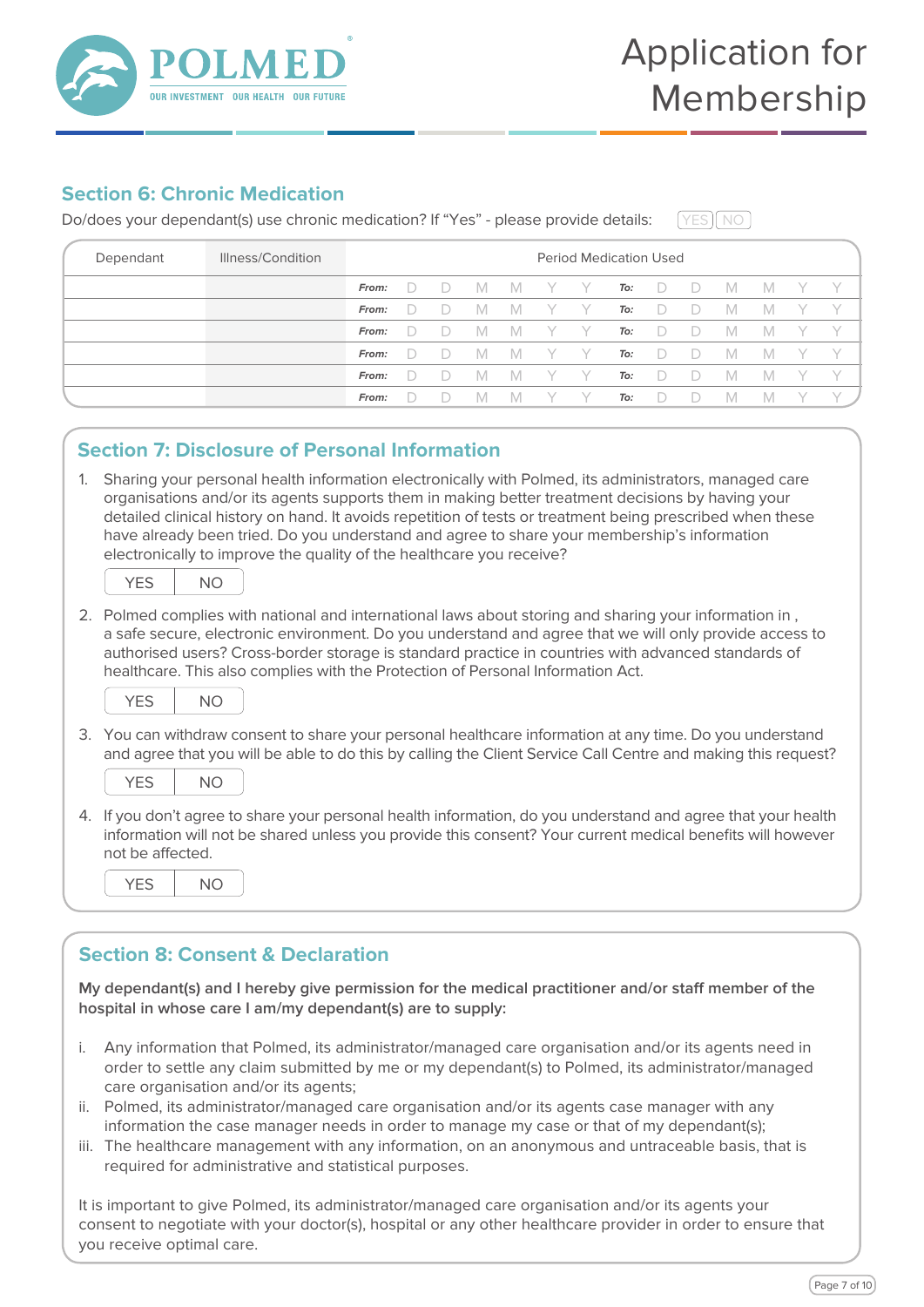

#### **I declare that:**

- i. The content of this form is true, correct and complete;
- ii. I have made my option choice on page four and that I have familiarised myself with the benefit structure under the chosen option;
- iii. The mentioned particulars concerning my dependant(s) and myself are correct and I/he/she/they qualify/ies for admission as beneficiaries in terms of the rules of the Scheme;
- iv. My mentioned dependant(s) are fully dependent on me.

I, and my dependant(s), shall adhere to Polmed rules. I herewith irreversibly authorise my employer to recover from my salary/bank account any amount I may legally owe Polmed and to pay over to Polmed or its agent all amounts thus recovered.

 $\mathsf{Sianature}$   $\mathsf{Date}$   $\mathsf{D} \mathsf{I} \cup \mathsf{M} \mathsf{M} \mathsf{N} \setminus \mathsf{N} \setminus \mathsf{N}$ 

## **Section 9: Terms and Conditions (your responsibilities)**

**Your application form will only be processed upon your signature appearing in this section which indicates your acceptance of the terms and conditions appearing below.**

The terms and conditions contain acknowledgements of fact that may impact on your rights and that of your dependants. You are therefore advised to read them carefully. The registered Polmed Rules, available on the Polmed' website, **www.polmed.co.za**, or by calling **0860 765 633** must be read together with these terms and conditions.

- 1. This application is made by myself to join Polmed and on behalf of my dependants and I confirm my authority to apply for the persons listed as dependants in this application form.
- 2. I understand that acceptance of my dependants and I for membership to Polmed, is based on my answers and supporting information supplied on this form. It will form the basis of my membership. I understand that failure to disclose any material information of both my dependant's and I may result in my membership being cancelled or suspended.
- 3. I also understand that I must provide Polmed all such information and evidence as it may require from time-to-time for purposes of my dependants and my membership of Polmed. I authorize Polmed, its administrator, its managed care organisation and/or any of its agents to obtain from any person any information which may be required concerning
- any of my dependants and I, and for any purpose which directly relates to our medical scheme membership or which is authorized in terms of the Act, the Rules or any other legislation. I direct that person to provide Polmed, its administrator, its managed care organization and/or any of its agents with such information upon request.
- 4. I hereby declare that the dependant(s) listed on this application form is dependent on me for family care and support and are unable to support himself/ herself financially/factually.
- 5. I understand that Polmed reserves the right to impose waiting periods and late joiner penalties on any beneficiary (dependants and I). Based on the information provided in this application Polmed will notify me should any of these waiting periods apply to me and/or any of my registered dependants.
- 6. I understand that neither my registered dependants nor I may belong to two medical schemes at the same time.
- 7. I undertake to notify Polmed within 30 days of any change in the circumstances or details of my dependants and I.
- 8. In the event of termination of membership, I acknowledge that I will be required to refund Polmed any sum of money due which has been paid by the Scheme for my dependants and I.
- 9. I understand the benefits of the selected option that my dependants and I will be entitled to and confirm that I have had an opportunity to consider such benefits and raise any queries pertaining thereto.
- 10.The total monthly contributions that I will be expected to pay have been explained to me prior to me making this application and I understand that it is my responsibility as a member to make sure that Polmed receives either my portion (where applicable) or the total monthly contribution due, failing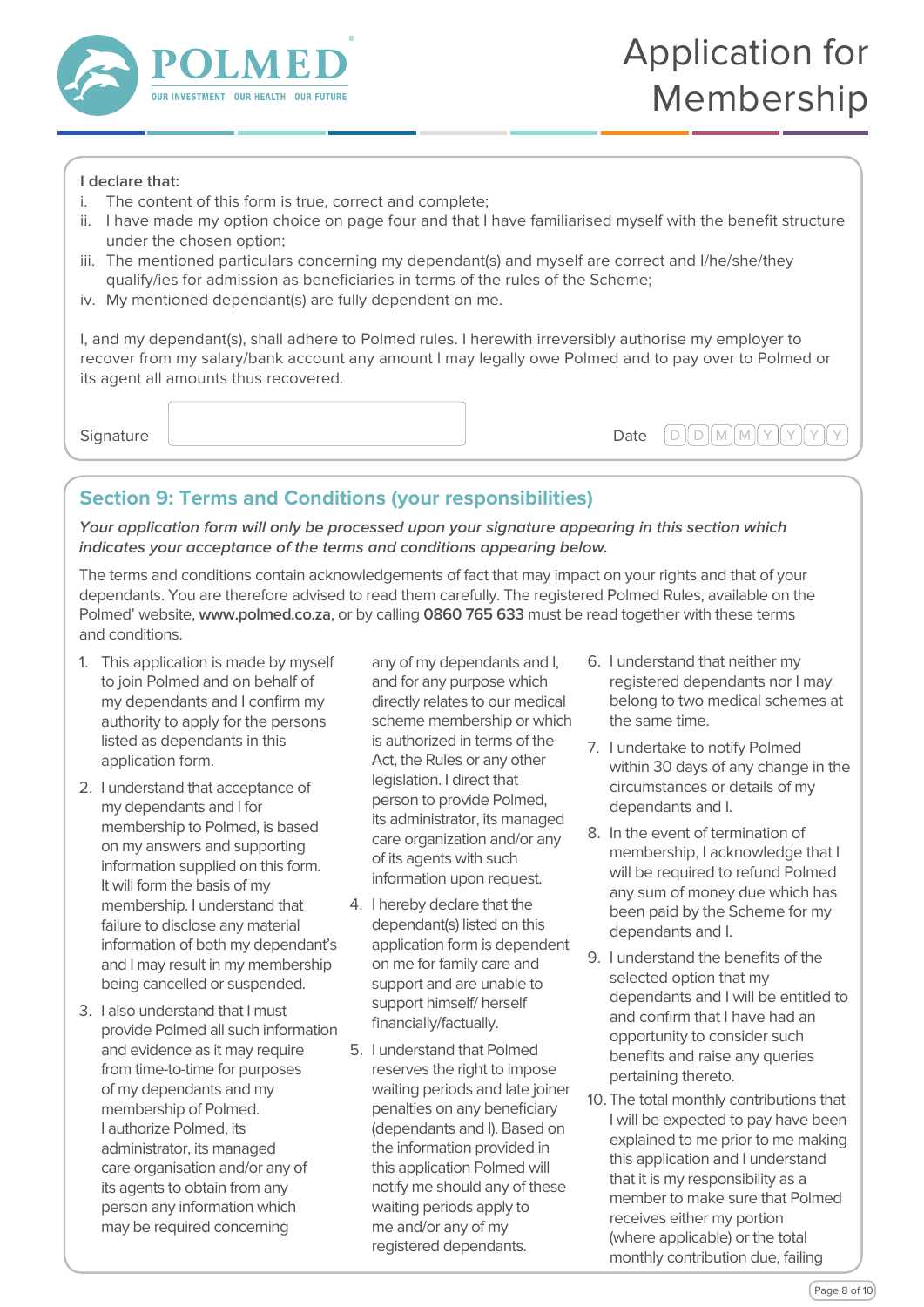

## **Section 9: Terms and conditions (your responsibilities)**

which my membership and/ or benefits may be suspended or cancelled.

- 11. I hereby authorize and instruct my employer to deduct from my remuneration, any such amount(s) that I may owe to Polmed from time- to-time and to pay such amounts to Polmed. Insofar as may be necessary, I hereby authorize to issue and deliver payment instructions to my bank for collection against my abovementioned bank account.
- 12. I hereby consent to the recording of all conversations between myself and/or any of my dependants and Polmed, its administrator, its managed care organization and/or any of its agents or contracted parties, and acknowledge and agree for all information obtained through these conversations to form part of the records of Polmed. I also consent that all these records remain the sole property of Polmed which records may be retained for such periods as provided for in the Rules and the relevant legislation.
- 13. Polmed will only pay for claims if such claims are, in Polmed' sole discretion, deemed valid and comply with the registered Polmed Rules.
- 14. I agree that the Scheme, its administrator and managed care organisation may process mine and my dependants' personal information for the following purposes:
	- 14.1. to assess and process this application for membership.
	- 14.2.for the administration of my health plan.
	- 14.3. for the provision of managed care services on my chosen health plan.
	- 14.4. for the provision of relevant information to a contracted third party who requires this information in order to provide a healthcare service.
	- 14.5.to profile and analyze risk.
	- 14.6.For any other lawful purpose.
- 15. I warrant that my dependants have granted me permission to furnish all their personal information to Polmed, I confirm that I have received their permission to do so for the purposes set out herein. Where I am giving consent for a minor, I confirm that I am a competent person in respect of such minor and that I have such authority to give consent for them on their behalf.
- 16.As a member of Polmed, I authorize the Scheme to engage with my dependants and I to confirm our most recent contact details. Polmed will use this information to communicate pertinent information to my dependants and I.
- 17. I warrant that all and any information supplied in this application form is, to the best of my knowledge and belief, true, correct and complete.
- 18. I have read and I understand the Polmed Rules 16.4 governing the payment of third-party claims and undertake to reimburse the Scheme for all medical claims paid on my behalf where the third party liable, pays out such medical expenses incurred. In instances where the third party undertakes to pay any future medical expenses, I undertake to inform Polmed accordingly and agree that Polmed will not be liable for payment of these future medical expenses, which shall remain the responsibility of the third party.
- 19. I have read and understood the terms and conditions as contained herein. I acknowledge that my dependants and I shall be bound by these terms and conditions as well as by the registered Polmed Rules. My signature below binds my dependants and I thereto.

**My signature below confirms that I give permission to the above on my dependants' and my behalf.**

**Signature** 

Date  $[D][D][M][M][Y]$